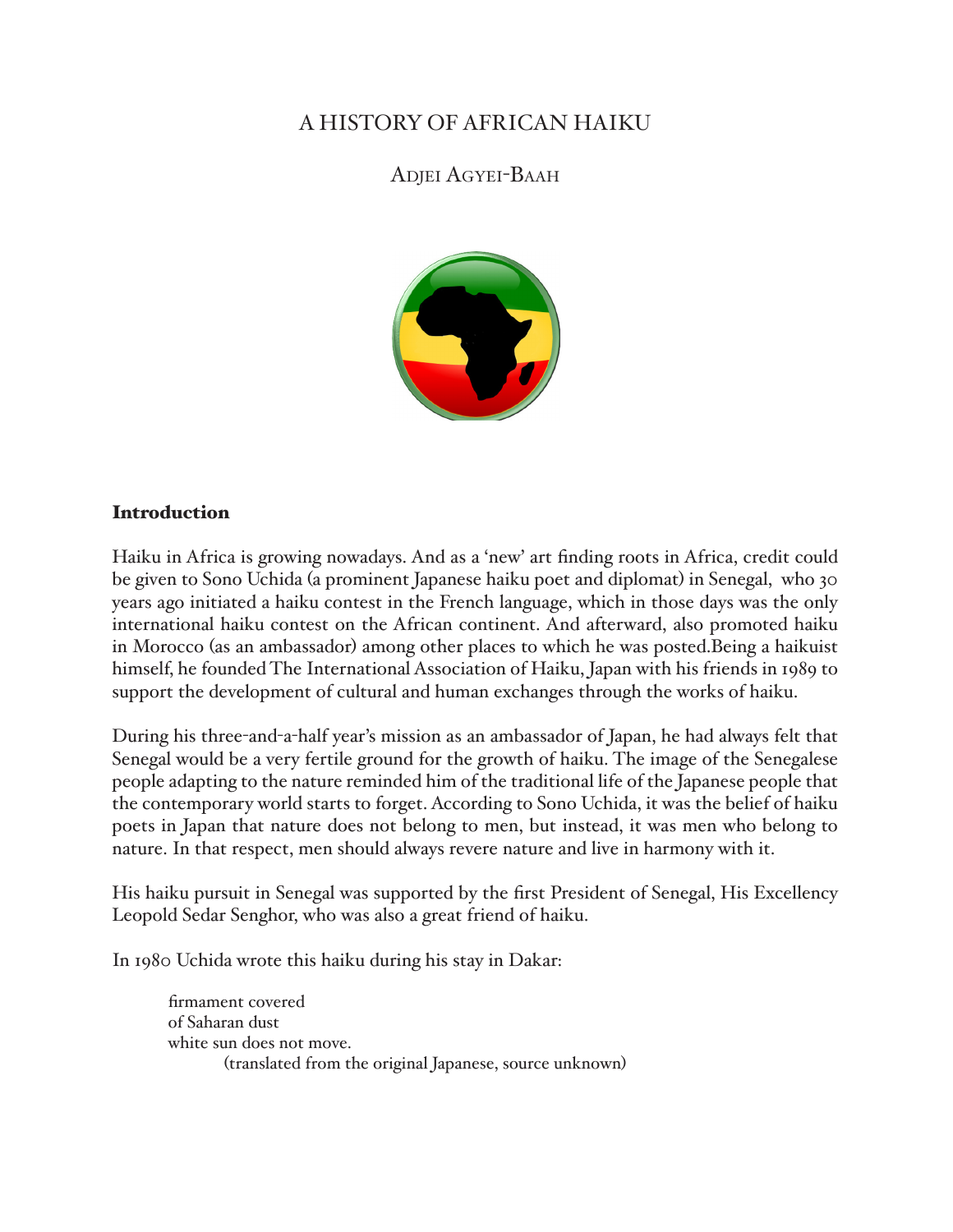## Haiku Activities in West African Countries

Haiku activities in West Africa for the past four years have been dominated and championed for the most part by Ghanaian and Nigerian poets in international circles, primarily through regular posting on various haiku societies' and associations' websites, on social media platforms, and by participating in international contest and kukai, with some of their haiku taking the topmost, runner ups and honorable mention positions. Mention can be made of early African haiku poets like Nana Fredua Agyeman (Ghana), Jacob Kobina Ayiah Acquah (Ghana), and Emmanuel Jakpa (Nigeria), all of whom had written and published in journals, and later Emmanuel-Abdalmasih Samson of Nigeria, who invented what he termed "mirror haiku," a technique that would be found in many other haiku cultures around the world.

Here are few samples of their early published haiku in various journals around the world:

```
the swift's home
in the wall—
painted over
       —Nana Fredua Agyeman, Ghana (Simply Haiku 4.4)
empty matchboxes
scattered in the mud
my new community
       —Jacob Kobina Ayiah Mensah, Ghana (Ambrosia 4)
harmattan
cracking green buds
from a tree
       —Emmanuel Jakpa, Nigeria (Shamrock 15)
walking in the rain and a set of the August concertor
```

| waiking in the rain         | Tragust contento                                                                |
|-----------------------------|---------------------------------------------------------------------------------|
| umbrellas sing counterpoint | umbrellas sing counterpoint                                                     |
| August concerto             | walking in the rain                                                             |
|                             | — Emmanuel Sampson Abdalmasih, Facebook Notes (Mirror Haiku Series), 31-08-2011 |

Among the contemporary *haijin* who followed these early advocates, and who remain frontrunners of African haiku, are Adjei Agyei-Baah (Ghana), Celestine Nudanu (Ghana), Kwaku Feni Adow (Ghana), Kojo Turson (Ghana), Emmanuel Jessie Kalusian (Nigeria), Barnabas Ìkéolúwa Adélékè (Nigeria) and Precious Oboh (Nigeria), all of whose work appears regularly in prominent journals and among winners in international contests.

roasting sun the egret's measured steps in buffalo shadow — Adjei Agyei-Baah (*The Heron's Nest* XVIII.1, *The Heron's Nest* Award 2016)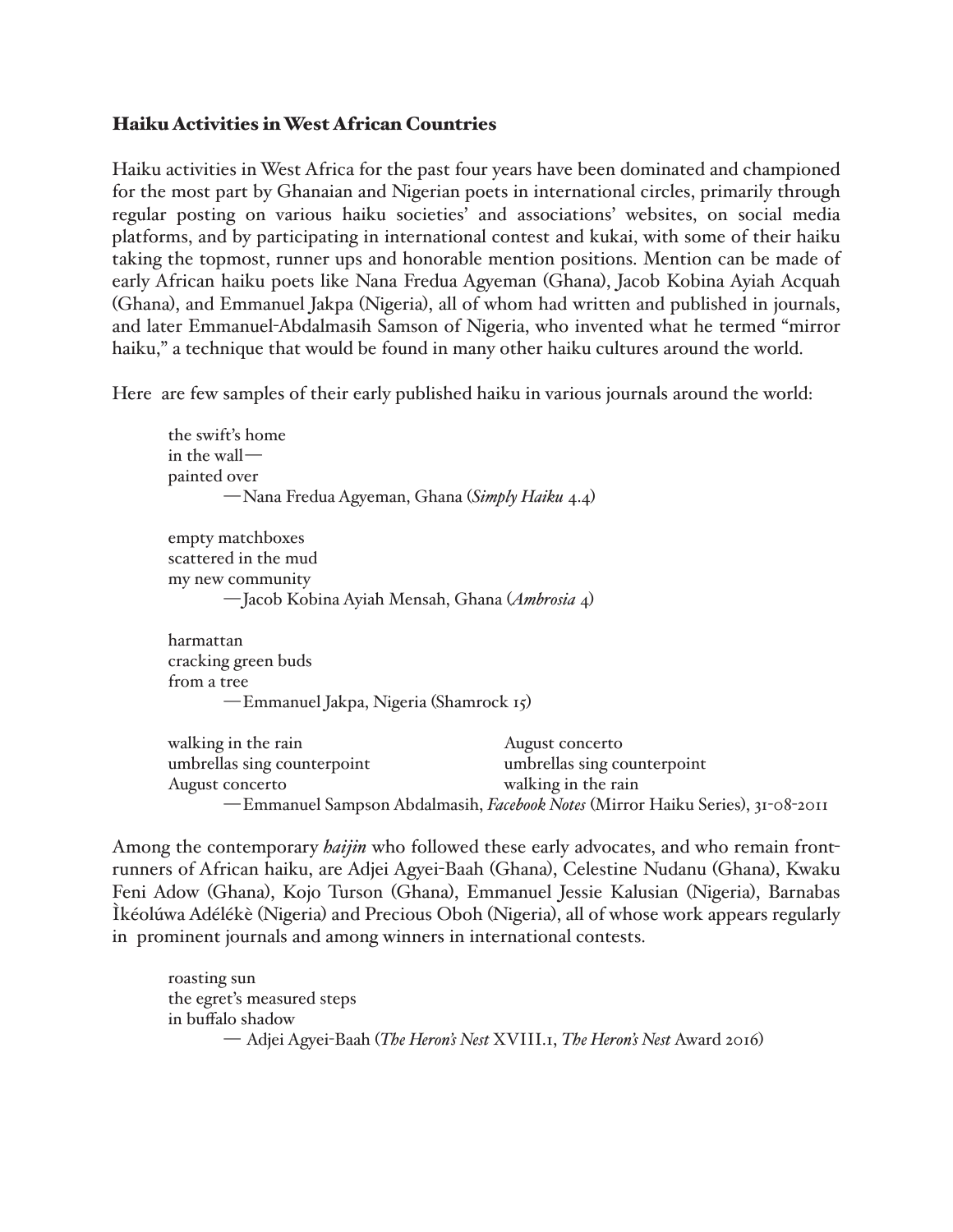blackout evening the moon lights up outdoor conversation —Kwaku Feni Adow (Babishaiku Contest 2016, First Prize)

midday shower a cow's hoofprint quenches the dove's thirst —Barnabas Ikeoluwa Adeleke (*Cattails* May 2016, Editor's Choice Haiku)

the homeless man tides up his new residence approaching storm —Emmanuel Kalusian (Vladimir Devide Haiku Contest 2015, Commended)

after the storm the homelessness of fallen leaves —Turkson Adu Darkwa (5th Japan-Russia Haiku Contest 2016, Winner, Akita International University President's Award)

harmattan moon a leafless tree leans on its shadow —Celestine Nudanu (5th Japan-Russia Haiku Contest 2016, Honorable Mention)

ballad of the moon virgins painted in primary colours —Precious Oboh (*The Heron's Nest* XVIII.3)

dinner with family thread by thread okra slime ties our hands —Justice Joseph Prah (*Mamba Haiku Journal* II)

#### Haiku Activities in East African Countries

Haiku activities in Kenya emerged strongly from around 2006, spurred by Dr Gabi Greve in Japan, the Director of the Worldkigo Database, and Susumu Takiguchi, Chairperson of the World Haiku Club. Isabelle Prondzynski, a member of the World Haiku Club, founded Kenya Saijiki, an internet discussion forum collecting a *kigo* database (i.e. *saijiki*) for Kenya and similar tropical regions, in early 2006 under the direction of Dr Greve. The group began with some 100 members with six local co-ordinators, and it has stabilised and grown from there.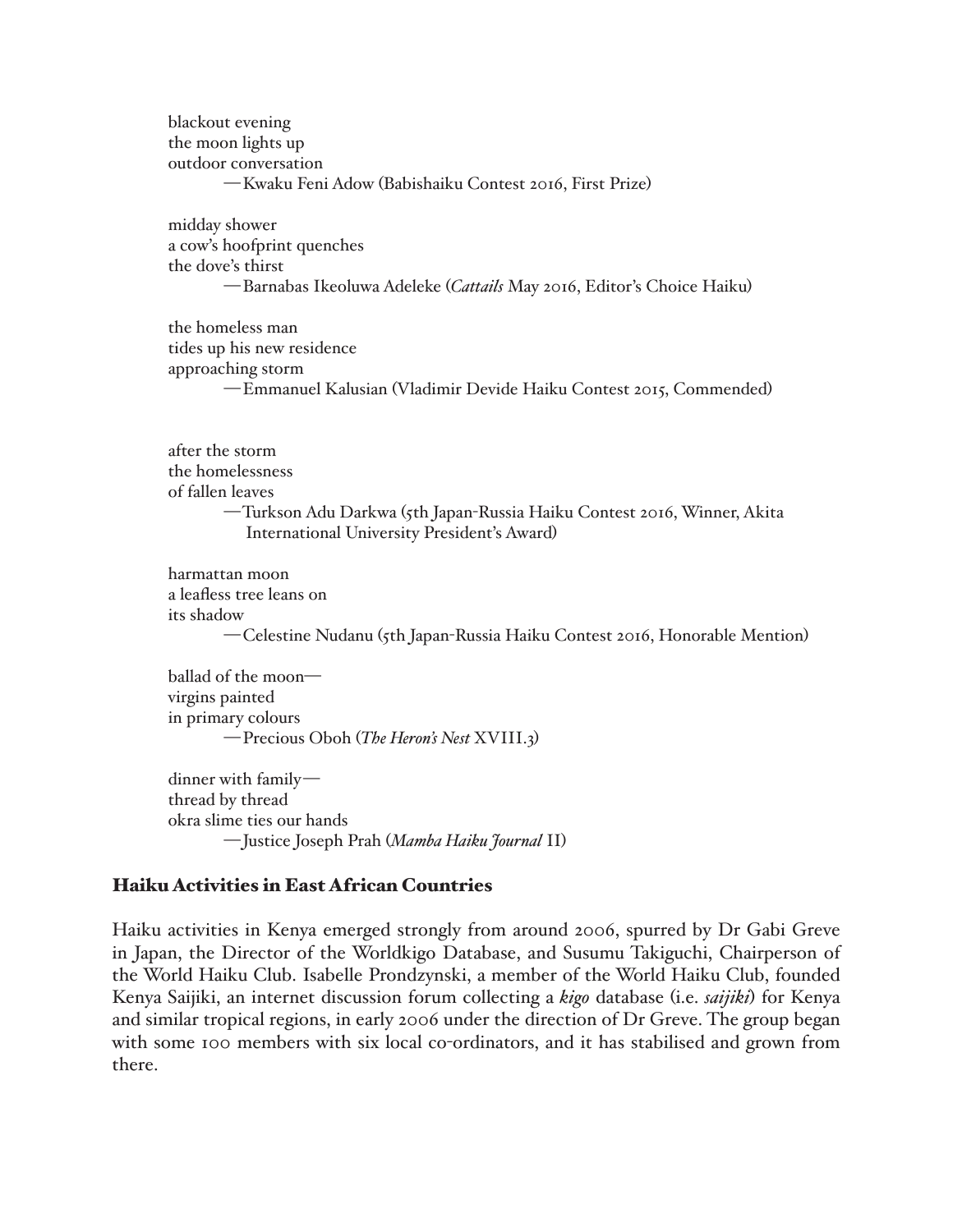The existence of Kenya Saijiki provided a foundation for the country's poets to grasp the aesthetics of haiku art and thus to be able to write about their local seasons, their immediate environment and their culture, which they shared on the world stage through participation in competitions and contributions to journals, blogs and magazines. It is to be noted that haiku is included as part of the national curriculum for Kenyan secondary schools.

Isabelle Prondzynski also initiated the Haiku Clubs of Nairobi, with Patrick Wafula, a Kenyan teacher, as coordinator of these clubs. Wafula (the 2010 Shiki Kukai runner-up awardee and a professional teacher at Bahati Community Centre as well as a member of Kenyasaijiki) and Caleb Mutua (a gifted Kenyan haijin and journalist, who became the first Kenyan to be published in Shamrock Haiku Journal in 2011) are among the leading lights of Kenyan haiku.

full moon cumulus clouds slowly form a wolf —Patrick Wafula (Shiki Kukai 2010)

on the campus lawn, fresh anthills surrounded by fresh mushrooms —Caleb Mutua (*Shamrock* 18)

The Haiku Clubs of Nairobi regularly invite new *haijin* to join, and have thus passed on their love of haiku to ever-new populations over the past ten years. They meet at least twice yearly in an all-day kukai. They now have active members in several regions of Kenya, as well as writing haiku when travelling to neighbouring countries.

The Japan Information and Culture Centre attended the very first meeting of Kenya Saijiki in 2006, and in recent years has been supportive in inviting members of Kenya Saijiki to cultural events providing information about Japan.

sunny savanna the lion starts to yawn then roars —Mercy Ikuri, Kenya (5th Japan-Russia Haiku Contest 2016, Honorable Mention)

Maasai village cattle bells awakening the dawn —Mercy Ikuri, Kenya (*Asahi Haikuist Network*, January 6, 2017)

Though not much is known about haiku activities in other East African countries, some individual poets have emerged on the international scene: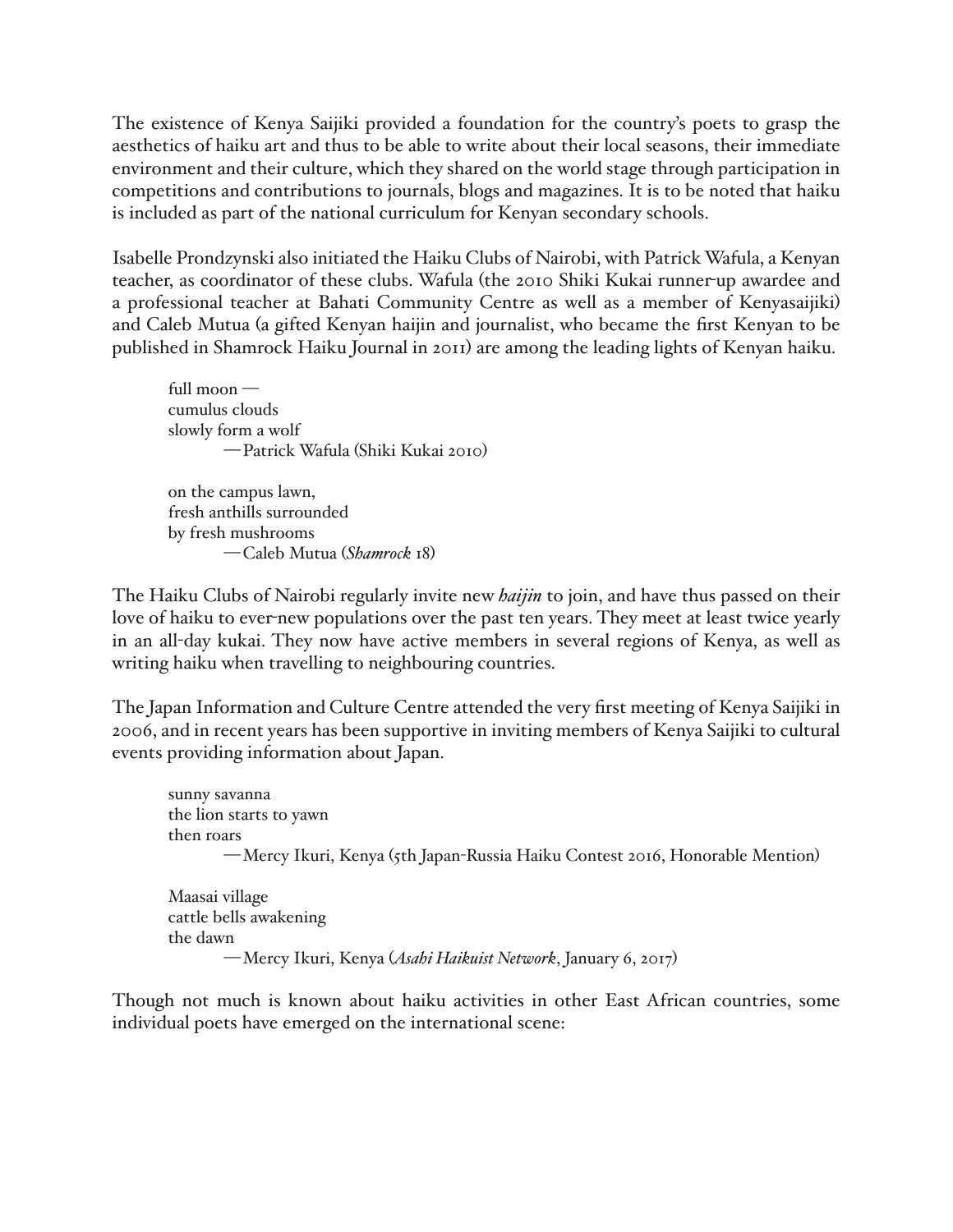```
a committee
gathers in celebration
dying buffalo
       —Nshai Waluzimba, Zambia (The 17th HIA Haiku Contest 2015, Honorable Mention)
```
monsoon rain rinse the beggar's eyes clearer petitions —Roundsquare Chomulet, Somalia (*Mamba Haiku Journal* 1)

the bully walks slow to the principal's office second time this week —Judy McIntosh,Tanzania ("Our Daily Online Haiku," *USToday.com* January, 2003)

Recent haiku activity from the East African region includes the founding of the Babishaiku Contest, organized in 2016 by Babishai Niwe Poetry Foundation, a Ugandan-based NGO dedicated to the promotion of African poetry, founded by Beverley Nambozo Nsengiyunva. The Foundation organized the 2nd international haiku contest solely for Africans to promote haiku. Its first contest was judged by Adjei Agyei-Baah, a Ghanaian poet with an international reputation who is also the co-founder of Africa Haiku Network.

## Haiku Activities in South African Countries

Haiku emergence is the South/southern part of Africa might similarly been inspired by the activities of Japanese ambassadors and visiting Western lecturers/professors.

Dennis Brutus, for instance, during an early visit to China in 1973, was influenced by haiku. And as a political racial advocate employed this terse poetic genre to communicate his intimate moments of his memories of a love lost, fleeting and a wish for reclamation:

That gentle touch on your cheek many years from now: ashes from my urn. (Source: Dennis Brutus Collection at Worcester State College, Worcester, Massachusetts, Publications and Printing Services Worcester State College Press Third Edition 2010)

Similar mention can be made of the enormous contribution of Ted Goossen, a professor from the York University with a specialty in Modern and Contemporary Japanese Literature, who brough Japan's culture to Zimbabwe through public and academic lectures, on subjects as diverse as the tea ceremony and ancestor worship to writing haiku. Goossen' lectures yielded results, as he returned to his country with some delectable Africa haiku written by his students as a memoir: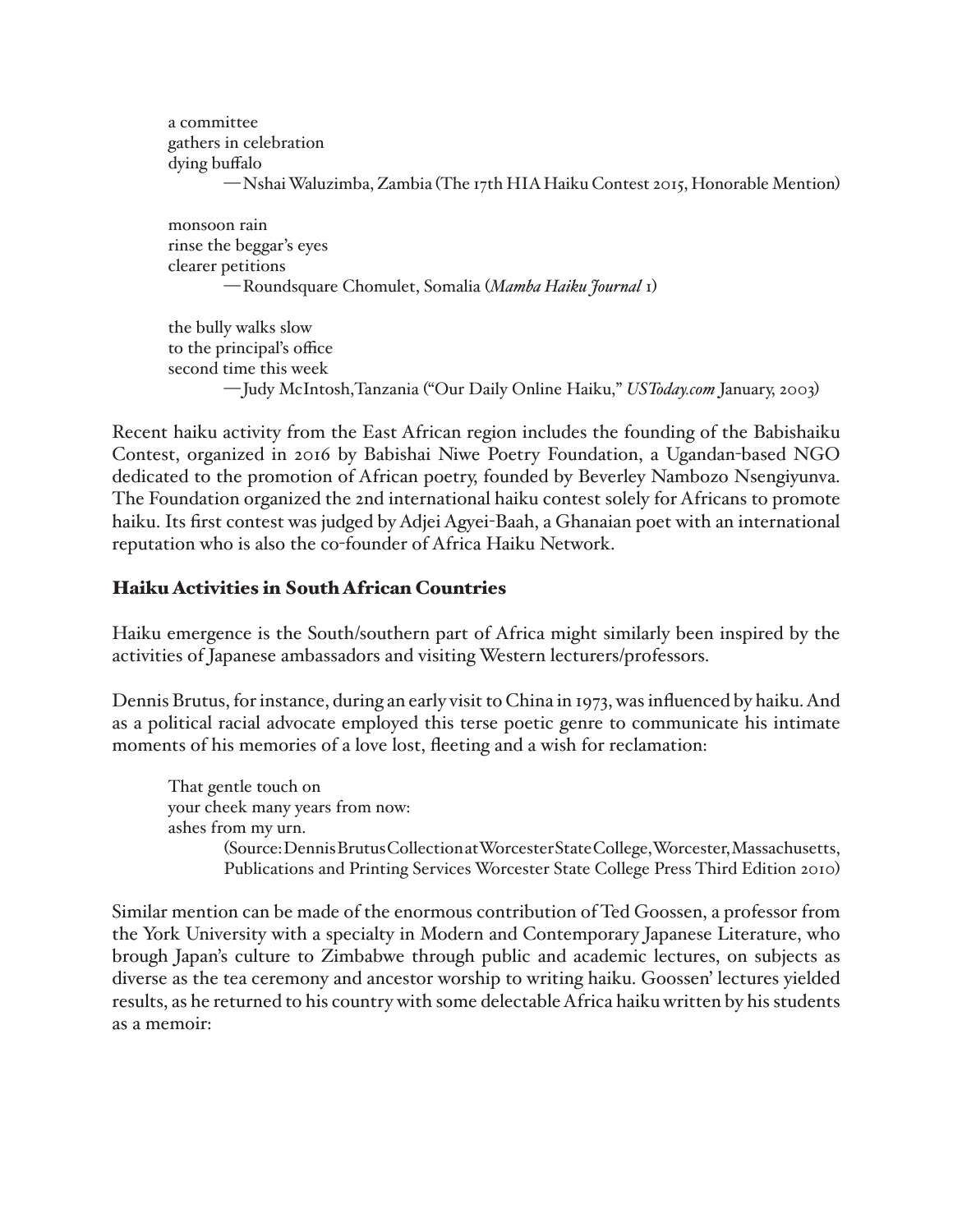In the middle of the night Two frogs are croaking At least I have some company —Cynthia Chigiya, Zimbabwe

A pool of water Covered with wings Where did the flying termites go?<sup>1</sup> —Takvra Whande, Zimbabwe

Falling raindrops Flying *ishwa* Companions on a chameleon's tongue —anonymous

On the fallen leaves The grasshopper squats Praying for rain —anonymous

In South Africa at least six *haijin* have published work. Once vibrant on the scene in late '90s was Wilhelm Haupt, who wrote in Afrikaans and published in the Netherlands. One of his early haiku published in a Dutch journal is:

Daddy, come quick and look: The sky is so full of God's foot prints. —Wilhelm Haupt (*Vuursteen* 1998/3)

Moira Richards (George, Eastern Cape) writes mostly tanka and linked verse. She once served as *renku* editor for *Simply Haiku*, and a co-convenor of the annual online festival of women's poetry in South Africa. Some of her pieces among other renku participants can be found here:

 a crusted pier points to where the moon just was —Moira Richards (*A Hundred Gourds* 4:2)

Gus Ferguson is an African cartoonist, editor and pharmacist from Cape Town, South Africa. He edited the poetry journal, *Carapace*. A typical example of his verse is found below:

Gus Ferguson should be martyred But not with wood and nails he should be wrapped in lettuce leaves and thrown amongst his snails. (https://en.wikipedia.org/wiki/Gus\_Ferguson)

<sup>1.</sup> Rainflies/*ishwa* are termites which grow wings in the evening after it has been raining. During the day they lose the wings and go underground.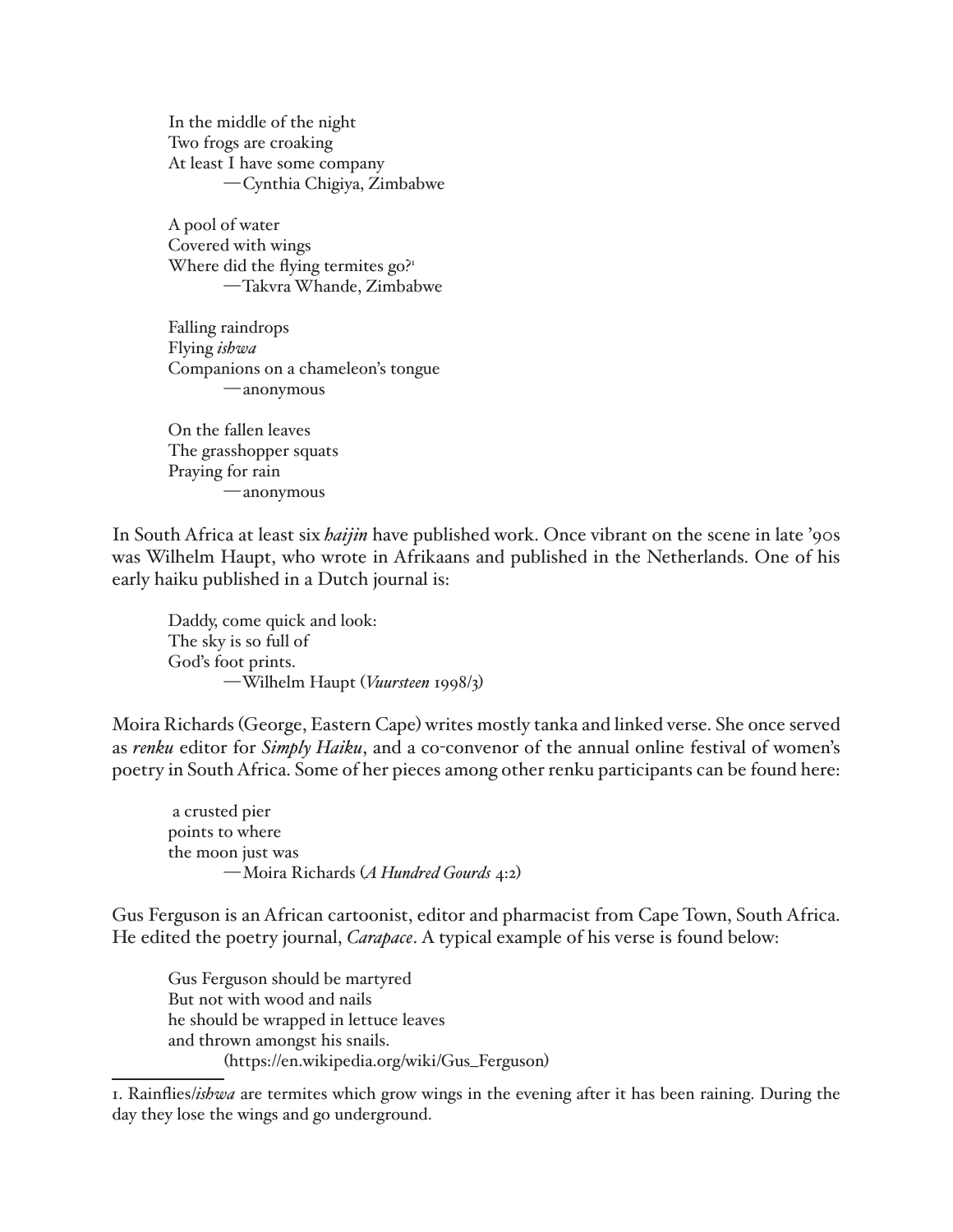Steve Shapiro writes lovely haiku as well as *haiga*, and has published two haiku books, *In A Borrowed Tent* (1994) and *Of Little Consequence* (2007):

Through a hole in a borrowed tent the Milky Way (*In A Borrowed Tent*)

Collecting mushrooms my knife blade reflecting mist swirling through the pines (*Of Little Consequence*)

Dr. Marie Heese published *Haiku for Africa* in 2014 (Unisa Press, South Africa) and excerpts the collection can be read below:

faith small beetle, huge ball of dung he rolls it, thrusting it with the finest sand

after birth nobody told her, she will carry the child for the rest of her life

long live the king vultures are circling just to frustrate them I shall survive one more day

Daniel Hugo, an Afrikaans poet occasionally writes haiku in Afrikaans. He was a specialist announcer/producer for Radiosondergrense, the national Afrikaans radio, and was also responsible for the literary programmes "Leeskring" and "Vers en Klank". He was also an editor at the publishing house Protea Boekhuis. Below are sample pieces of his random written haiku:

o haiku without nature and the seasons: frog without pool

o haiku without counted syllables: spring without swallows

haikoewêreldjie: only seventeen steps to the top of Fuji

 the rooster has a daily break notch in his throat, he crows get dawn color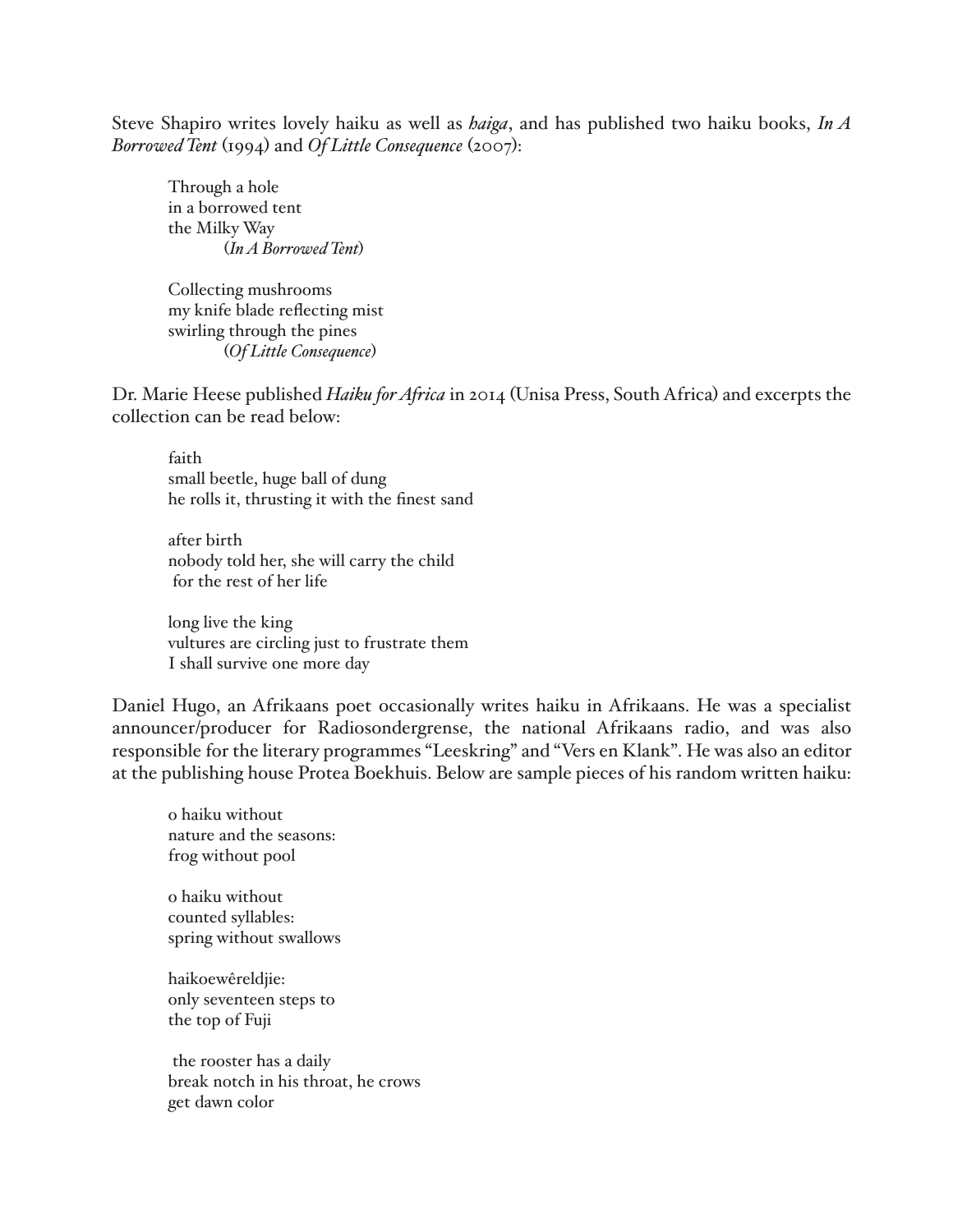A poet from South Africa whose haiku began appearing in journals in 2015 or so is Clifford W Lindemann of Broederstroom. Among his most recent publications are:

Dusk and the moon smiles at the evening star Venus blinks (*Asahi haukuist Network*, December 30, 2016)

My grandson greets the fridge first last night's chicken (*Asahi haukuist Network*, January 6 Issue, 2017)

Other haikuists from Southern African countries recorded in contests and journals include:

a committee gathers in celebration dying buffalo —Nshai Waluzimba, Zambia (The 17th HIA Haiku Contest 2015, Honorable Mention)

I looked around me In the middle of the street Suddenly I am lost. —Jacob Nthoiwa, Botswana (University of Botswana English Department, 2003)

African summer elephants trumpet in the dusty plains —Rakotomahefa Diamondra, Madagascar (*The Heron's Nest* XVII.3)

they roam hand in hand in their deep connectedness our thoughts and our minds —Lize Bard, Namibia (Haiku out of Africa, https://wandererhaiku.wordpress.com/ November 29, 2016)

The above haiku and books demonstrate the presence of haiku in South/Southern African countries but no significant activities had been recorded yet on countries such Angola, Lesotho, Malawi, Mozambique, Namibia, and Swaziland.

#### Haiku Activities in North African Countries

Haiku has not remained solely in the heartland of Africa but has traveled to North African countries as well. The aforementioned Sono Uchida served as Japanese ambassador to Morocco as well, where he initiated a haiku contest that might have been the first haiku competition to have emerged from the Arab world.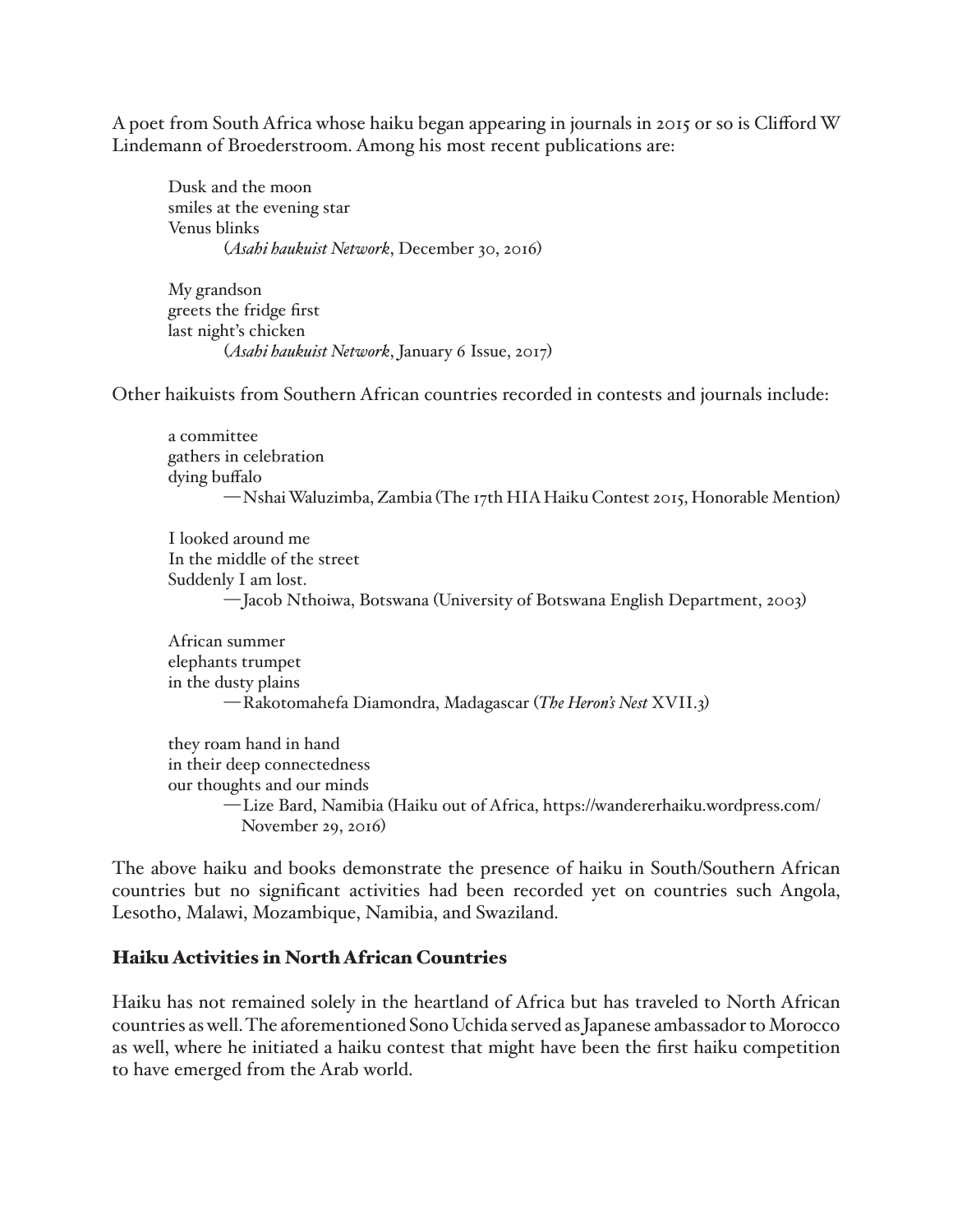In spite of this, haiku is still a relatively 'new' practice in Arabic literature. The first book of haiku translated from the Japanese appeared in 2010 by a Syrian writer Muhammad Adimah. Though most Arab haiku poets use the three short lines structure, this has not always been considered a strict rule. Literary critics in the Arab world have not reached an agreement yet whether the haiku written by young poets can be considered a new form of poetry or merely a different name for (the already popular) flash fiction. In July 2015, *Poetry Letters Magazine* ["A study on Arabic Haiku," *Poetry Letters Magazine* (Arabic ed.), No. 3, 2015, p. 47–54; *Poetry Letters Magazine* (Arabic ed.), No. 3, July 2015, "special issue ("The Arabic Haiku")] acknowledged Arabic haiku as a distinct form of poetry by publishing, for the first time, haiku by 11 Arab poets from Syria, Morocco, Iraq, Jordan, and Tunisia.

The 11th World Haiku Association Japan Conference and the 5th World Haiku Seminar (April 29, 2016,Itabashi Green Hall, Tokyo) included poet Abdelkader Jamoussi, an envoy of the Moroccan Embassy in Japan, who discussed the development of haiku in Morocco, and announced the 2nd Morocco Haiku Seminar, to be held in July. His paper "Is Arab Haiku Possible?" explains the poetic tradition of the Arab world and the wide possibility of future of haiku there.

Examples of haiku from Northern African countries include:

scorching sun . . . a leaf in search of a shadow —Ali Znaidi, Tunisia (*The Mamba Haiku Journal* II) Another lemon tree In another country My gazes are desires —Mohammed Bennis, Morocco (*World Haiku 2007* No.3) Carefully picked spot Cat sleeping in the garden Caressed by the Sun

```
—Talib, Morocco (https://talibhaiku.com/)
```
There also exist haiku poems written in Arabic (and yet to be translated into English) from Arab poets from Syria, Morocco, Iraq, Jordan and Tunisia to be found in *Poetry Letters Magazine* (Arabic ed.), No. 3, July 2015, "special issue" (The Arabic Haiku). Algeria, Egypt, Libya, Mauritania, Morocco, Sudan, and Western Sahara still remain a greenfield where haiku seeds have yet to drop.

Ali Znaidi is a Tunisian secondary school English teacher and Arabic translator whose haiku and other Japanese poetry forms have been prominent on the international scene recently, appearing in many international journals and placing in contests as well. Below is some of his best-known work: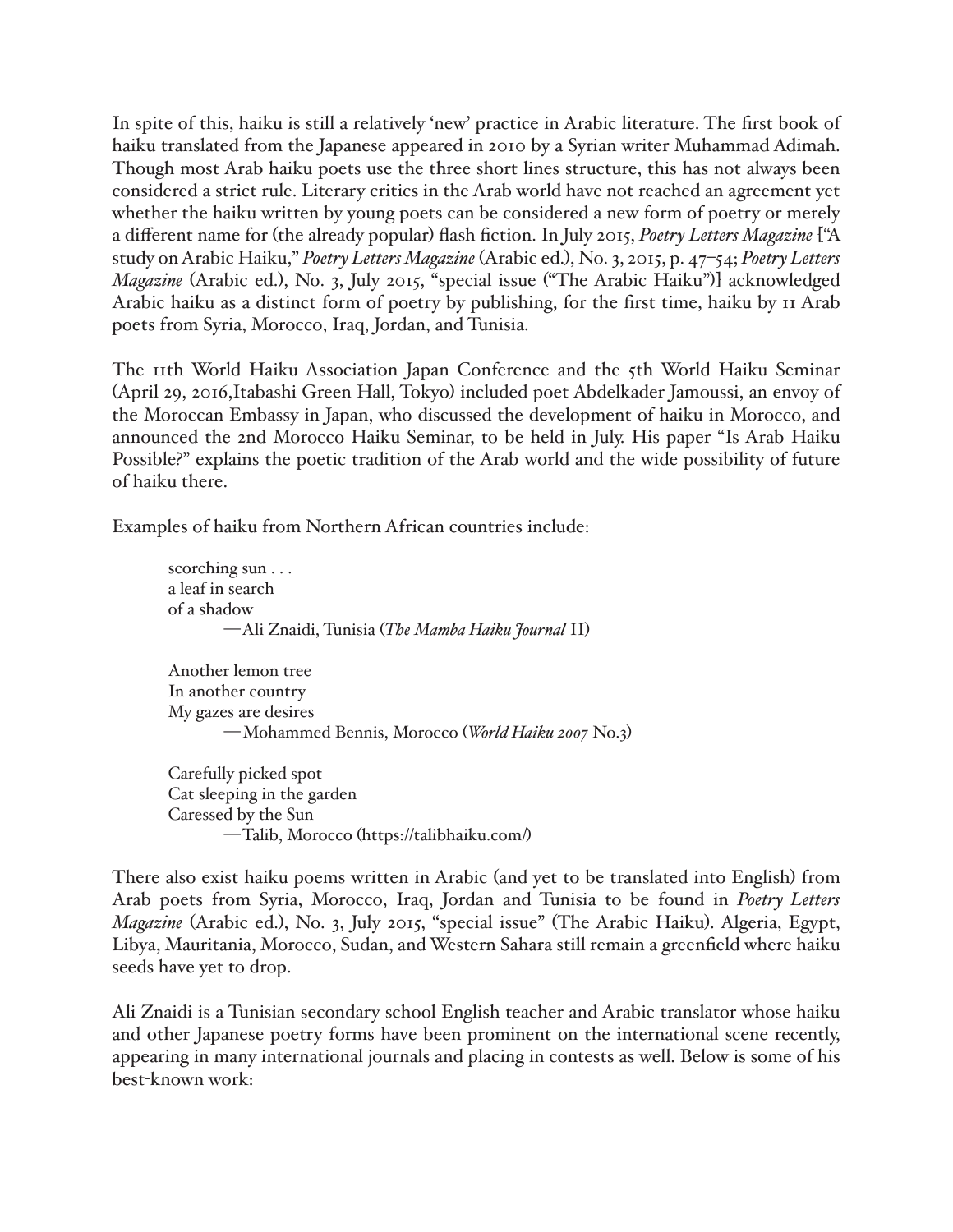full sunshine . . . rainbow perishing into butterflies Grand Prize, Non-Japanese Division, 8th Yamadera Bashō Memorial Museum English Haiku Contest sirocco . . . a bird bathing in the camel's urine The International Matsuo Bashō Award 4th Edition 2016, Honorable Mention cancer survivor . . . a flower sipping the dew European Quarterly Kukai #14

full moon . . . the weight of the blood donor's joy Croatia Blood Donation Haiku Contest 2015, High Commendation

## Other Random Items

Richard Wright, a black America author discovered haiku in 1959 when the South African Beat poet Sinclair Beiles handed him R.H. Blyth's four-volume *Haiku*. This new poetic genre came as a revelation to him. Wright specialist Jianqing Zheng writes, "Immediately after Beiles's introduction, there was an enthusiastic intensity of haiku writing in Wright's life in Paris. Wright was 'completely incapable of stopping' his new obsession with haiku though he was very sick at the time." Wright seems to have had no other source of information about haiku and no one with whom to discuss his work. Still, Wright produced some 4,000 haiku, 817 of which were selected by the poet himself for publication.

His watershed collection, *Haiku: This Other World*, appeared in print, however, only in 1998.

## Formation of Haiku Societies and Associations in Africa

Haiku's spread in Africa can be observed not only in publications but through the formation of societies and associations as well. Haiku activities seem to have spread faster in West Africa compared to the other sub-regions. Senegal most likely formed the first haiku society in Africa, since the Embassy of Japan in Senegal has records of a haiku contest dating back to 1979. This contest is widely recognized as a Senegalese cultural events, and 2017 marks the 30th year it has been held. Participants from previous contest had been from various countries but with mostly a greater representation coming from Senegal and Cameroon.

Senegal has a tradition of "short talk" poetry, with no rule relating to syllable count as in haiku, but with rhyme and rhythm repeated, and engaging in much word play. Such poems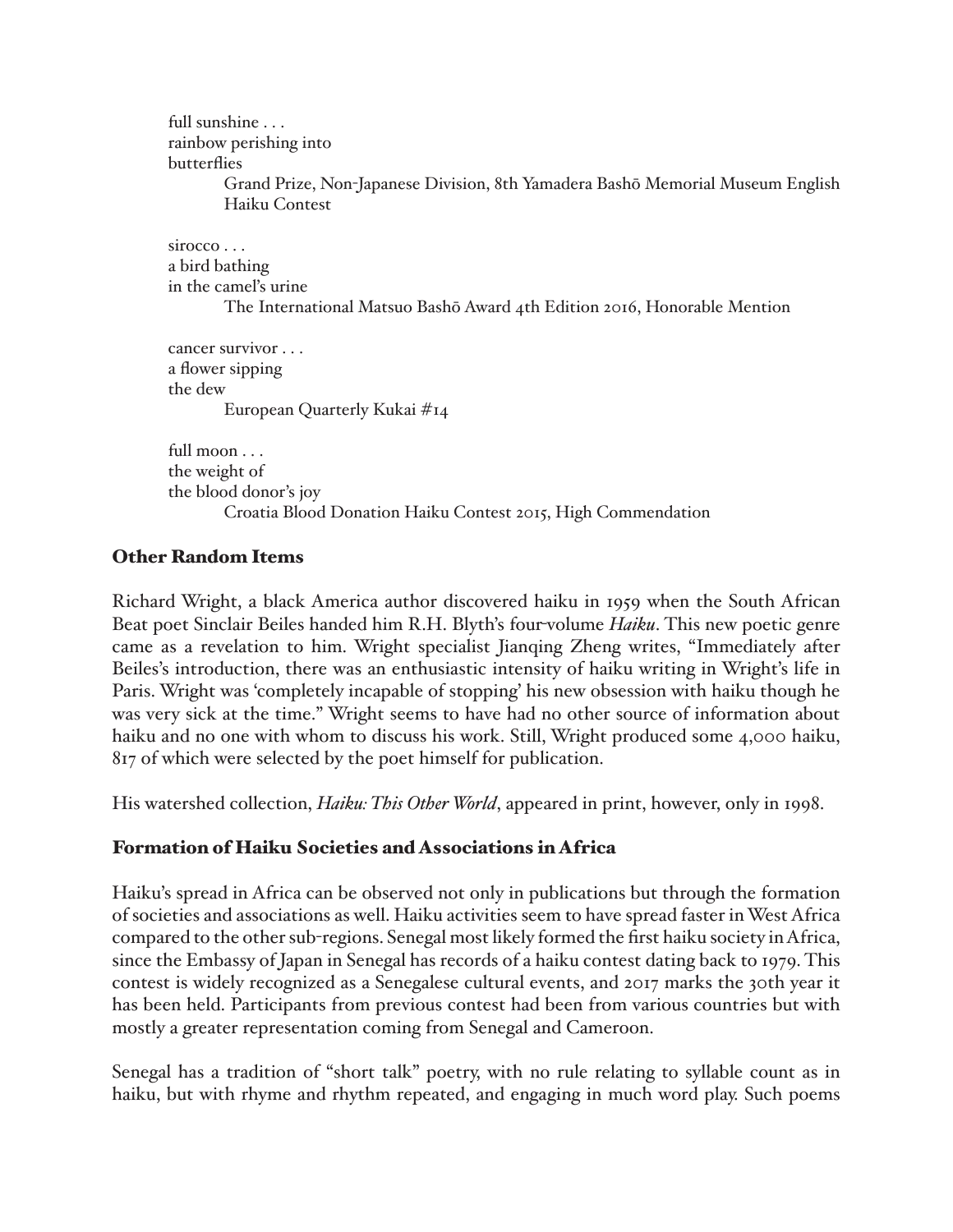were recited at occasions such as weddings and baptisms. The Japanese Embassy saw an opportunity to connect traditional Japanese and Senelgalese cultures by encouraging the creation of haiku in relation to the traditional oral poetry in West Africa.

The second such association was perhaps the Nigeria Haiku Society, formed in 2004 by Jerry S. Adesewo. The society, recognized and duly certified by the Association of Nigerian Authors, was officially inaugurated on June 2, 2005 by the then-Japanese Ambassador to Nigeria, Mr. Akio Tanaka, at his residence, during the prize-giving ceremony of the 1st Haiku Poetry Contest organized in collaboration with an Abuja-based edutainment outfit, Arojah Concepts, for FCT Schools. It has since ceased activity.

A third such organization is the Ghana Haiku Society (GHS), founded by Adjei Agyei-Baah and Celestine Nudanu in 2016 with sole aim of promoting haiku in Ghana and making it an acceptable new poetic genre in literature studies in both high schools and universities.

July 2015 saw the birth of "African Haiku Network" by two young Africans, Emmanuel Jessie Kalusian, a Nigerian ICT instructor with specialties in computer programming and networking, and Adjei Agyei-Baah, a Ghanaian lecturer from the University of Ghana Distance Learning Center, Kumasi Campus, with the purpose of promoting and teaching haiku in Africa. In February, 2016 *The Mamba Haiku Journal*, Africa's first international haiku voice, was launched, bringing the global haiku community's attention to haiku growth in Africa. Even before that, mention must be made of Nana Fredua-Agyeman's blog, "Haiku from Ghana." Fredua-Agyeman was one of the first Africans to be published in a Western journal (*Simply Haiku* 4.4, in 2006). Mention should also be made of Jacob Kobina Ayiah Mensah, Ghanaian editor of *Rough Sheet Tanka Journal*, who had written and published under the pseudonym "Sitting Mountain" who was published shortly thereafter (*Simply Haiku* 7.4, 2009).

## Haiku Books / E-Books from Africa / Reviews

African haiku poets have not only achieved journal publication and winning contest awards and mentions, but have also put their poems into collection and anthologies either in e-print or hardcopy books. Below are a list of haiku books written by Africans or haiku about Africa written by foreigners:

*Haiku for Awuku*. Prince K. Mensah (Mensah Press, 2010) *Haiku Rhapsody*. Celestine Nudanu (Nudanu Press, 2016) *AFRIKU*. Adjei Agyei-Baah (Red Moon Press, 2016) *Bye, Donna Summer!* Ali Znaidi (Fowlpox Press, 2014) *Morrocan Haiku*. Sally Kendall (Blurb Books, 2010) *Of Little Consequence: Haiku*. Steve Shapiro (Snail P. 2007)) *Haiku for Africa*. Marie Heese (Unisa Press, South Africa, 1997) *In A Borrowed Tent: Ninety nine haiku*. Steve Shapiro (Firfield Pamphlet Press; 1St Edition,1994)